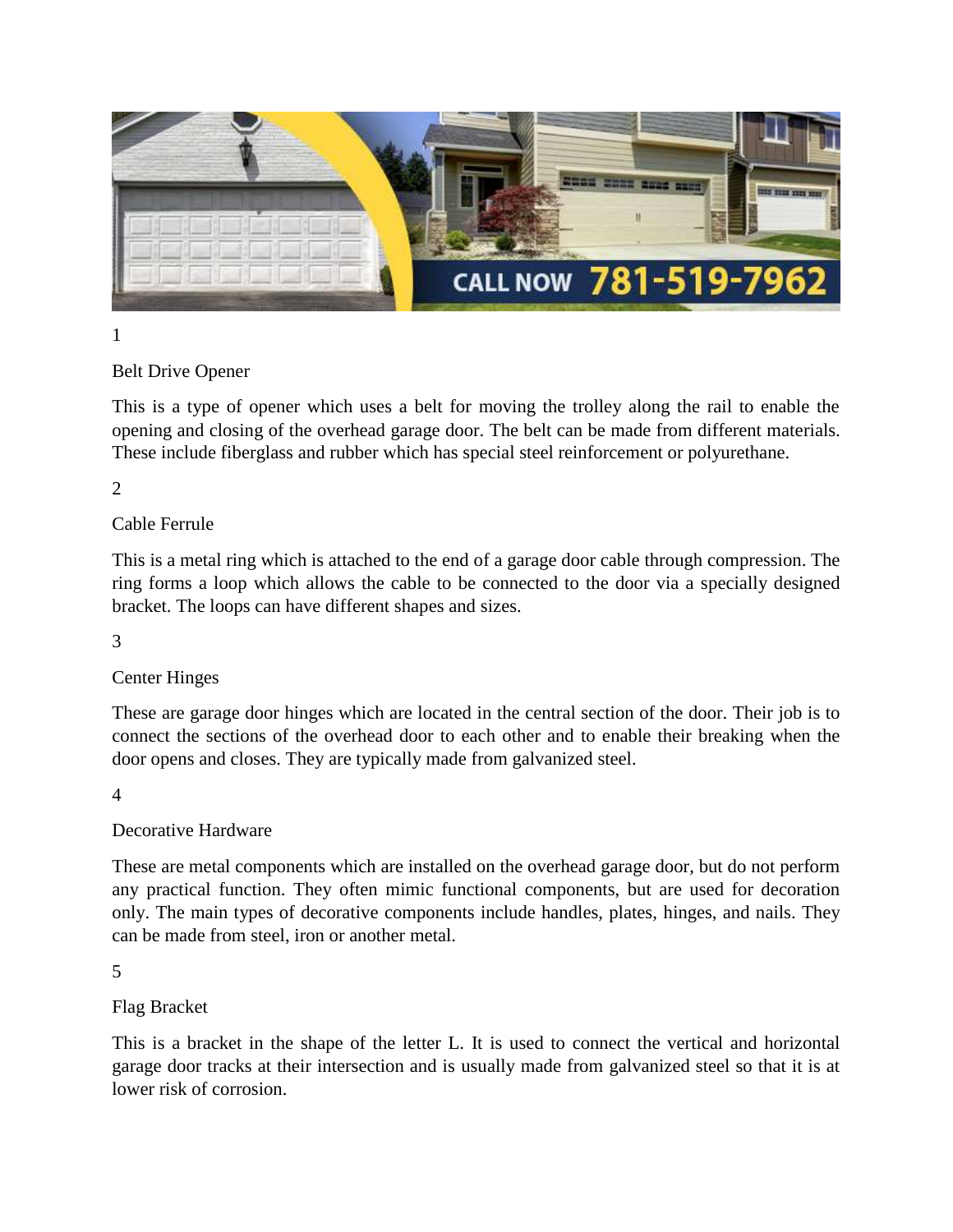#### 6

#### Garage Door Overlay

This is PVC molding which forms a separate layer in the overhead door design. It is typically infused to a steel layer and this makes it permanent. The overlay has decorative purpose and in most cases, it mimics natural wood. It can come in a wide variety of colors.

#### 7

## Garage Door Struts

These are thick steel components which work to stiffen the door sections and to reduce the risk of them deflecting when they are in horizontal position. They are used to reinforce the door and to increase its wind load capacity so that it is better protected in case of hurricane wind.

#### 8

## Garage Door Trajectory

This is the imaginary arc which the top of the overhead door makes when it travels from fully closed to fully opened position. It is measured during door installation to ensure that the door will move safely along the tracks without getting into contact with the frame or the wall above it.

9

## Jackshaft Operator

This is a garage door opener designed for operating roll up doors. It is mounted on the wall beside the door. It is connected to the shaft which the torsion spring runs over and works by turning the shaft so the sections of the door are rolled around it during opening and released during closing.

#### 10

## Metal Component Gauge

The gauge is the formal measure of the thickness of metals. The lower the gauge is the thicker the metal component is. A component with greater thickness is stronger that a component with smaller thickness all other things being equal. This measure is particularly important for garage door hinges and tracks.

#### 11

## Moving Metal Parts

These are all hardware components which are made from metal and make movements to enable the opening and closing of the overhead door. The list includes the garage door torsion spring or set of extension springs, hinges and rollers plus the bearings of the sheaves. All of these components require lubrication maintenance.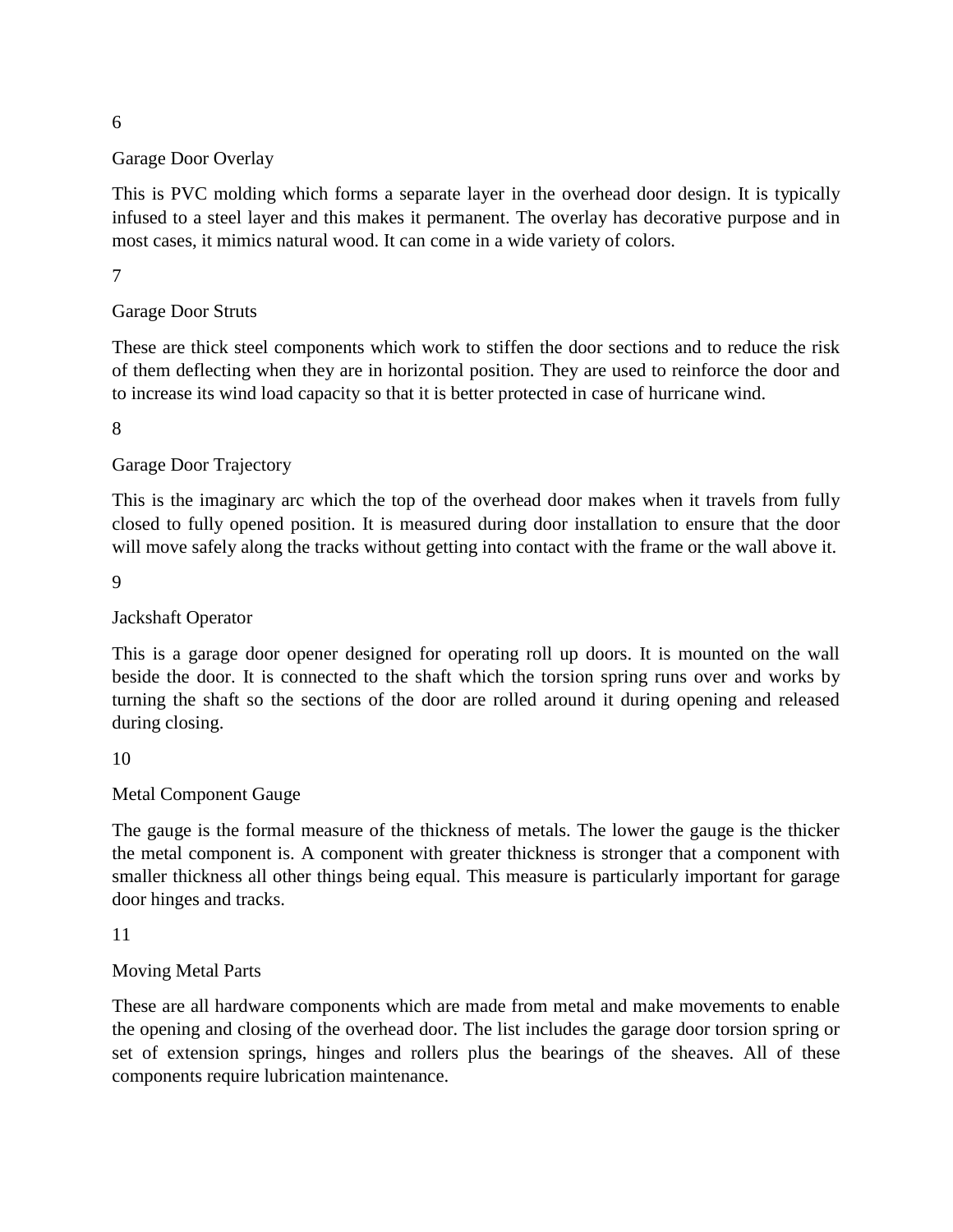#### 12

#### Opener Accessories

These are all devices and other items which contribute to the operation of the opener, but are not among its essential features. The most widely used accessories include remote controls, safety sensors, and wall mounted buttons and access keypads. Battery backup units, extension kits and lubrication kits can also be added to the accessory range.

### 13

## Sandwich Design

This is an overhead door design which has three layers. The two outer layers are made from steel and hold a layer of insulation between them just like a sandwich. The insulation material, which is most often polyurethane, improves the energy efficiency of the door.

### 14

## Side Room Measurement

This is the distance between each side of the overhead garage door and the first obstruction along the wall surrounding the door. It is measured to determine the free space which is available for the installation of the vertical tracks. The distance is typically measured before a door is selected.

#### 15

## Spring Bumper

This is a small bumper which uses spring cushioning. It is attached to the end of the horizontal garage door track to stop the door when it is in fully opened position. One bumper is set at the end of each track during the installation process.

16

# Torsion Spring

This is a garage door part made from steel wire which forms coils. The torsion spring goes over a shaft which is fixed above the overhead door. Its job is to counterbalance the weight of the door. It winds and unwinds the door during opening and closing.

#### 17

## Track Radius

This is the curved section of the horizontal track. It forms the connection with the vertical track. This is the section where the door's panels reverse position during opening and closing. Its preferred size is determined by the amount of free space between the top of the door and the ceiling.

18